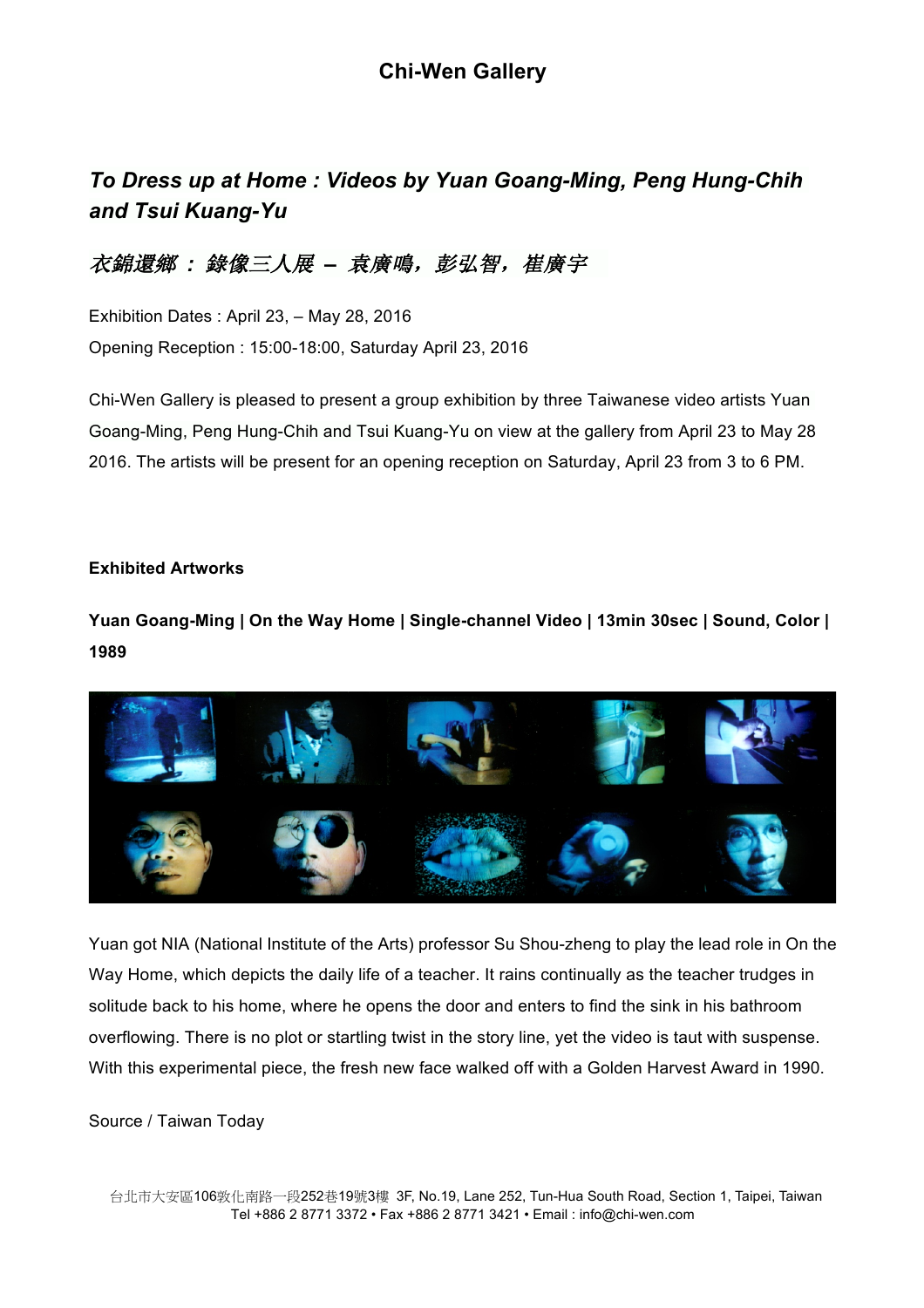**Yuan Goang-Ming** (b.1965) currently lives and works in Taipei. He is one of the foremost Taiwanese artists of media art, and has been a pioneer of video art in Taiwan, a medium in which he started working in 1986. He received a Master's degree in media art from the Academy of Design, Karlsruhe in 1997. Combining symbolic metaphors with technological media, his work eloquently expresses the state of contemporary existence and profoundly explores the human mind and consciousness. His works, ranging from photographs to multi-media installations, have been exhibited worldwide, including 2004 Liverpool Biennial, Tate Modern, Liverpool, UK (2004), A Strange Heaven : Contemporary Chinese Photography, National Gallery of Prague, Czech Republic, Helsinki City Art Museum, Finland (2005), X-Generation : National Taiwan Museum of Digital Art Collection Exhibition, Engien-Les-Bain, France (2007), Our Future : The Guy & Myriam Ullens Foundation Collection, Ullens Center for Contemporary Art, Beijing (2008), Singapore Biennale 2008 : Wonder, Singapore (2008), In Between, Asian Video Art Weekend, Mori Art Museum, Tokyo, Japan (2008), the 7th Asia Pacific Triennial of Contemporary Art, Gallery of Modern Art and Queensland Art Gallery, Brisbane, Australia (2013), Schizophrenia Taiwan 2.0, Ars Electronica,Austria, Linz, CYBERFEST, Russia, St. Petersberg, Transmediale Germany, Berlin, HMKV Germany, Dortmund, Les Instant Video, France, Marseille (2014), Fukuoka Asian Art Triennale, Japan (2014), Mobile M+ : Moving Image, Midtown POP, Hong Kong (2015) and 13th Biennale de Lyon : La Vie Moderne, Musée des Confluences, Lyon, France (2015).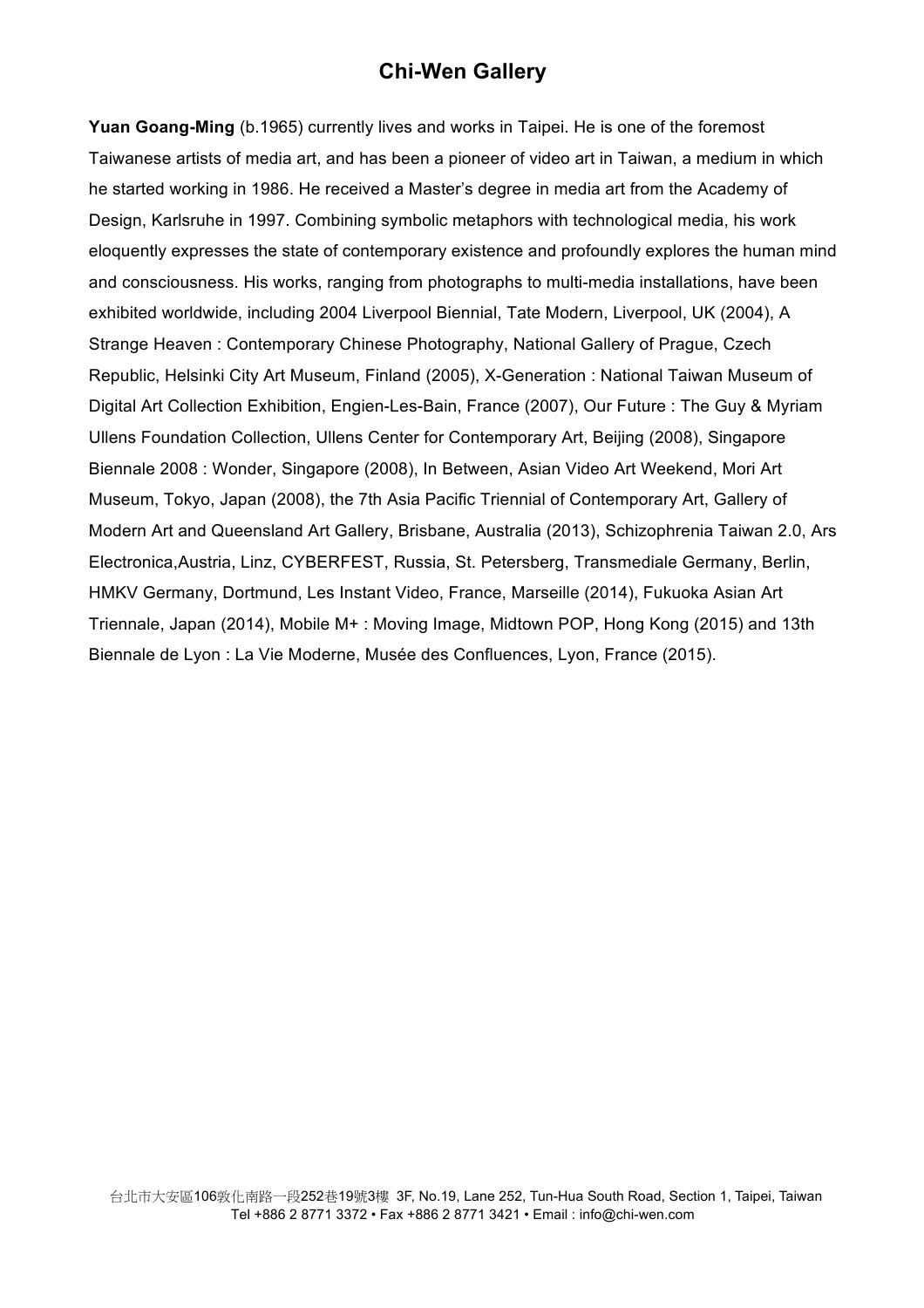

**Peng Hung-Chih | To Dress at Home -5 | Single-channel Video | 55 sec | Sound, Color | 2001**

"To Dress Up at Home" is a series of works including 4 photographs and one video "To Dress up at Home-5"

Two dogs are removed from a pound, only to be returned costumed as "purebreds," a Collie and a Dalmatian. Their new skins cover their bodies almost entirely, and plastic eyeballs with small holes that enable the dogs to see, make the transformation even more complete. The main interaction of the film is a barking match between a caged dog and the costumed Collie. The camera captures the two as it would any dialogue, their profiles evenly distributed across the frame. One barks, then the other appears to respond. It seems like this call and response could go on forever. The changing intensity and frequency of the barks confuses any attempt to easily distinguish whether the message communicated is benevolent or hostile. As in much of Peng's work, the viewer is left to project onto rather ambiguous sign systems. Is this canine conversation about jealousy, longing or perhaps just a retelling of what has happened since these two old friends lost touch?

Four photographs further document this interaction. Often featuring many dogs within same shot,

 台北市大安區106敦化南路一段252巷19號3樓 3F, No.19, Lane 252, Tun-Hua South Road, Section 1, Taipei, Taiwan Tel +886 2 8771 3372 • Fax +886 2 8771 3421 *•* Email : info@chi-wen.com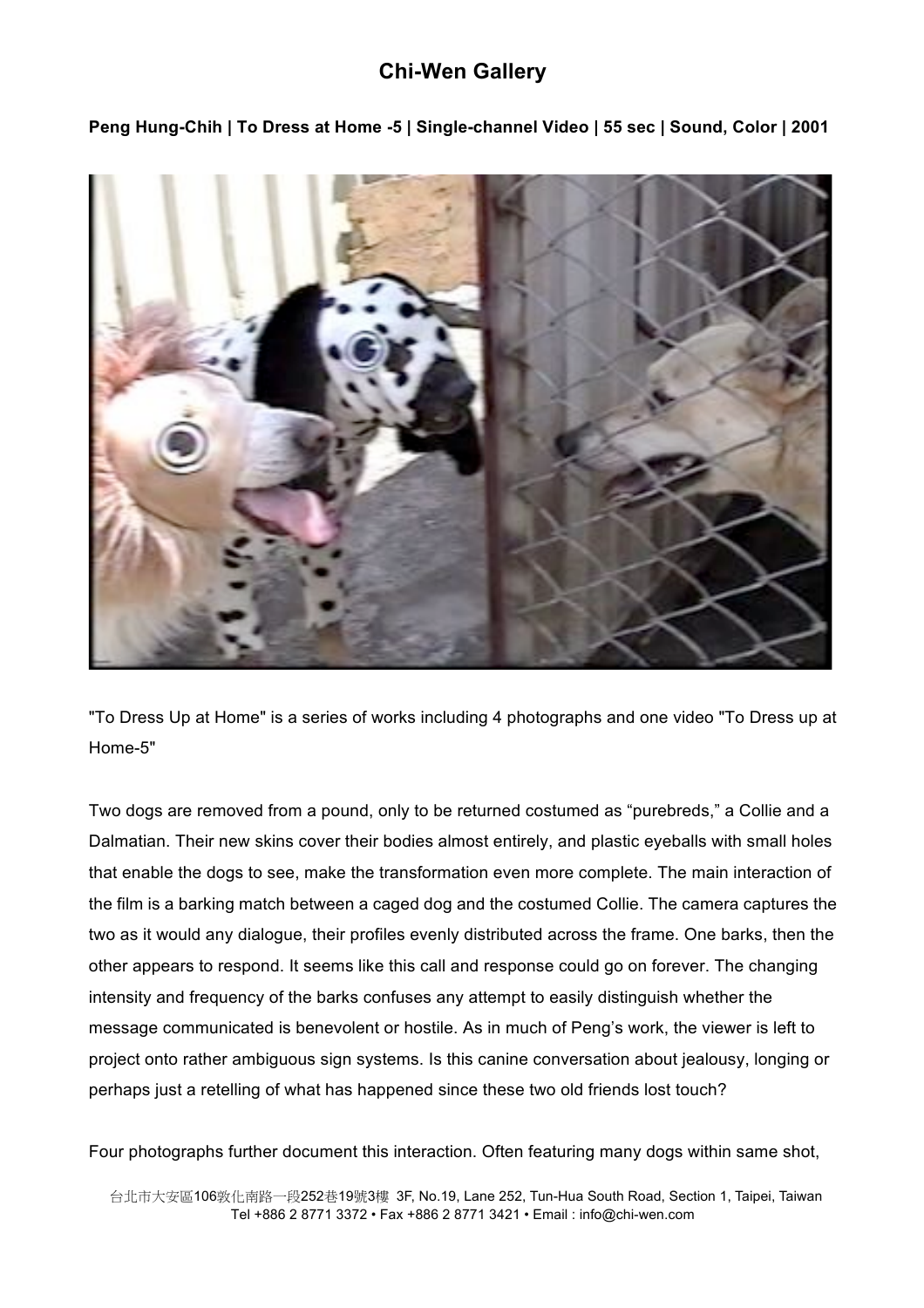the contrast between the pound dogs and those wearing clean costumes is dramatic. In one birds-eye shot, the Collie-convert is being mounted by a scruffy-looking Golden Retriever mix while the rest of the dogs are staring in another direction. In another, the Collie appears to be fighting with another dog. At the other end of the pen, the Dalmatian replica stares blankly into space, while a group of dogs are all engaged in the familiar canine ritual of determining another's identity; sniffing its behind.

**Peng Hung-Chih** (b.1969) currently lives and works in Taipei and Beijing. The work of Peng Hung-Chih spans installation, video, painting and sculpture, incorporating elements of art, religion and humanity as a way to explore contemporary culture and reflect upon history. In his early works, dogs are the recurring themes and play a crucial role in the conceptualizations of a spiritual world. In the series of works entitled Canine Monk, Peng's dog literally steps in the artist's place as the creator, writing texts from religious scriptures on the wall. The most trusted companion of human beings is elevated to a performing subject, therefore replacing its human counterpart. Using different mediums and unique subjects to convey various artistic concepts, Peng forms an artistic style imbued with personal aesthetic properties. Peng has participated in major international shows such as the 2nd Fukuoka Triennale, Fukuoka Asian Art Museum, Japan (2002), the 10th International Istanbul Biennial, Istanbul (2007), In Between - Asian Video Art Weekend, Mori Art Museum, Tokyo (2008), and Moving Image in China 1988 – 2011 and Minsheng Art Museum, Shanghai (2011).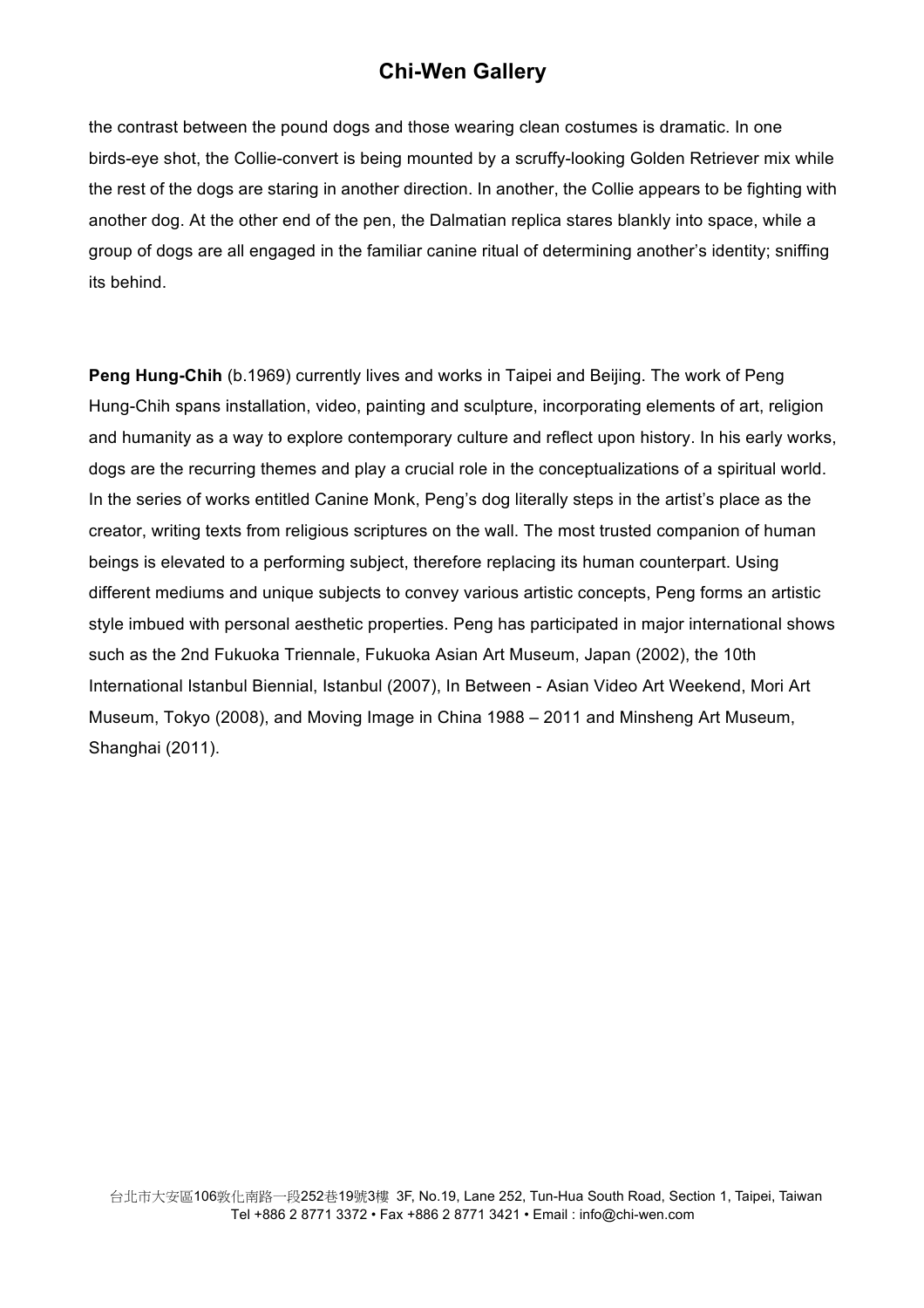**Tusi Kuang-Yu | Invisible City : Amstell 88 III | Action video, Single-channel Video | 1min 46sec | Sound, Color | 2006**



This film was a response to my work "Invisible City: Sea-Level Leaker." I recreated the room in Amsterdam that I had lived in, and imagined that the city had returned to a state flooded by the sea; this was another way of interpreting the real environment of the city.

**Tsui Kuang-Yu** (b.1974) currently lives ad works in Taipei. He has been trying to respond to the adaptation relation between human and the society from a biological point of view. He also attempts to redefine or question the matrix of the institution we inhabit through different actions and experiments that ignore the accustomed norm. In doing so, the artist has developed new means to adapt to the environment and redefine reality. His action can be regarded as a medium, or a parameter, to gauge social tolerance. Also an attempt to show relationships in the present institution and the relation between man and his environment, His repetitive body experiments accent the absurdity of the social values and reality that people have grown accustomed to.

He has participated in major international shows such as "The Spectre of Freedom", 51 International Art Exhibition-La Biennale di Venezia, Palazzo delle Prigioni, Venice, Italy (2005), Liverpool Biennial 2006 : International 06, Tate Liverpool, Liverpool, UK (2006), "The Rencontres

 台北市大安區106敦化南路一段252巷19號3樓 3F, No.19, Lane 252, Tun-Hua South Road, Section 1, Taipei, Taiwan Tel +886 2 8771 3372 • Fax +886 2 8771 3421 *•* Email : info@chi-wen.com